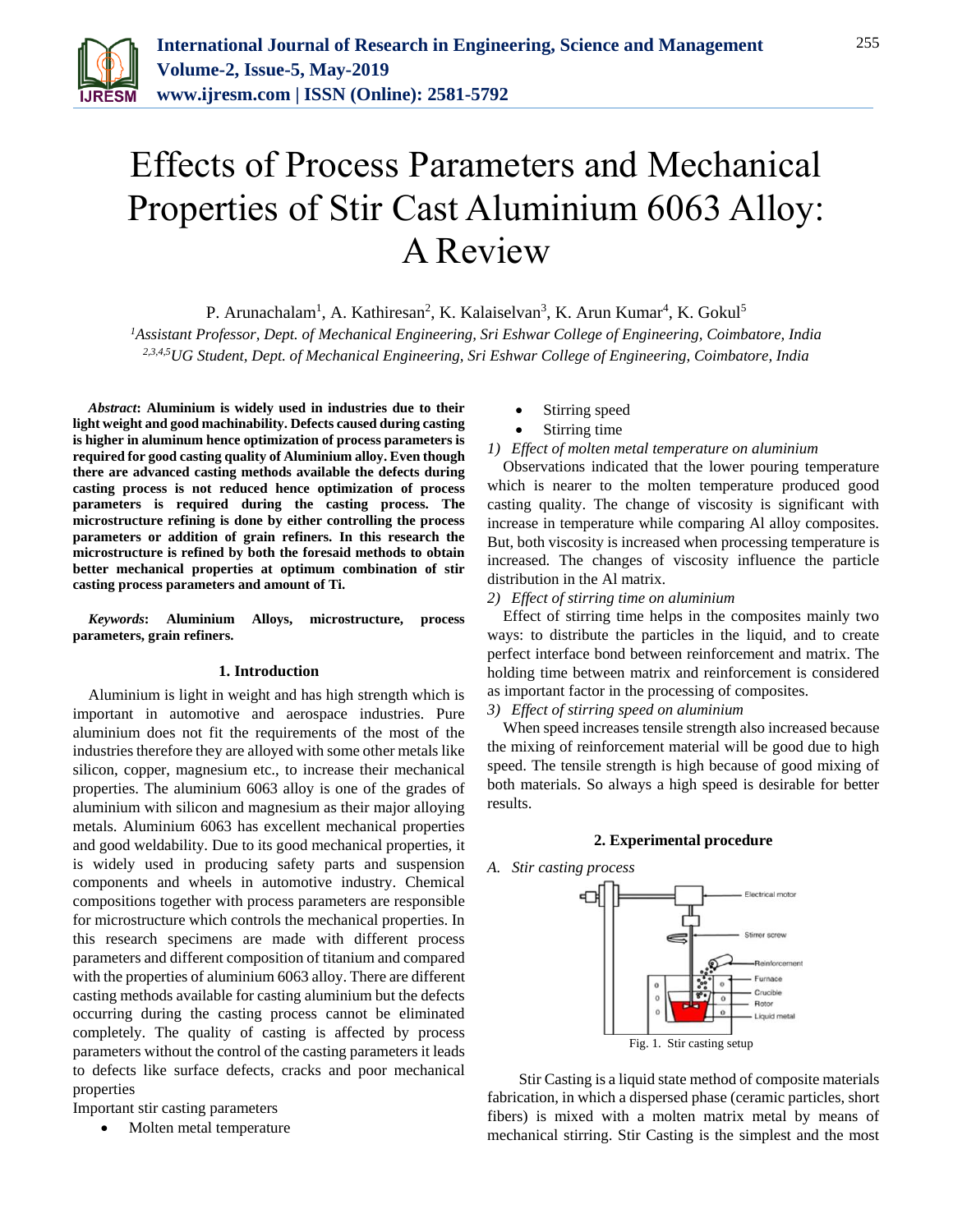

cost effective method of liquid state fabrication

#### *B. Specimen preparation*

Aluminium 6063 is melted in the furnace to its molten state to about the temperature of about 600 C. The aluminium is kept in molten state and the titanium powder is added to molten metal. The mixture is mixed with the help of a stirrer. This process is carried to produce samples of different parameters like stirring speed(200 rpm,220rpm,240 rpm),stirring time(1,2,3)minutes, molten metal temperature(600,620,640) Celsius and titanium  $(1 wt\%, 1.25 wt\%, 1.5 wt\%)$ .

| Table 1                                |                                    |                          |                         |                                |
|----------------------------------------|------------------------------------|--------------------------|-------------------------|--------------------------------|
| Compositional details of specimen made |                                    |                          |                         |                                |
| <b>Specimen</b>                        | <b>Molten</b> metal<br>temperature | <b>Stirring</b><br>speed | <b>Stirring</b><br>time | <b>Titanium</b><br>composition |
| S1                                     | 600                                | 200                      |                         | 1wt%                           |
| S <sub>2</sub>                         | 620                                | 220                      |                         | 1.25wt%                        |
| S <sub>3</sub>                         | 640                                | 240                      |                         | 1.3wt%                         |
| S4                                     | Unalloyed Aluminium 6063 Alloy     |                          |                         |                                |

## *C. Tensile test*

Tensile strength measures the force required to pull something such as rope, wire, to the point where it breaks. The tensile strength of a material is the maximum amount of tensile stress it can take before failure. The tensile test was carried on universal testing machine according to ASTM E8 standard and the results were noted.



Fig. 2. Tensile test specimen

#### *D. Impact test*

The impact test was carried on charpy impact equipment with the following specimen dimensions.



Fig. 3. Charpy impact test specimen

*E. Micro structural observation* 



Fig. 4. Micro structural Image

Microstructure observation is done by polishing the surface

of the specimen. The polishing is done by using silicon carbide papers of different grades. After polishing the specimens are smoothened with the help of fabric to obtain smooth surface with no scratch. Then the specimen is observed by scanning electron microscope to observe the micro structure.

#### **3. Results and discussions**

### *A. Effect of stirring temperature*

It is observed that by increasing the temperature, tensile strength decreases because when stirring is done at higher temperature it takes much time to get solidified, due to which all the particles go down to bottom of crucible. And when materials getting solidified the particles is not distributed so well.

### *B. Effect of stirring speed on tensile strength*

When speed increases tensile strength also increased because the mixing of material was good due to high speed. The tensile strength is high because of good mixing of both materials.

### *C. Effect of stirring time on tensile strength*

Increasing the stirring time increases tensile strength because the mixing of material was good due to more time of mixing.

### **4. Conclusion**

From the literatures that we have reviewed, the following points are noteworthy.

- 1. It is observed that the hardness value for the produced sample increases to the variation of stirring speed.
- 2. Hardness value of the Stirring time initially increases and then slightly decreases
- 3. Hardness value decreases with increase in melting temperature
- 4. Tensile strength of Aluminium alloys decreases, while increasing the molten metal temperature.
- 5. By increasing the stirring time, the tensile strength increases.
- 6. Tensile strength increases on increasing stirring speed
- 7. The addition of Mn causes the reduction of the number of β-Al5FeSi phases, Therefore, the tensile properties seem to be more dependent on the dimensions of the inter metallics
- 8. The reduction of the Mg content leads to an increase in elongation but also reduce the tensile strength, yield strength and hardness values.

#### **References**

- [1] Annalisa Fortini, Mattia Merlin, Elettra Fabbri, Stefano Pirletti,Gian Luca Garagnani,"On the influence of Mn and Mg additions on tensile properties, microstructure and quality index of the A356 aluminum foundry alloy" ECF21, 20-24 June 2016.
- [2] Bharath V, Madev Nagaral, V Auradi and S. A. Kori. (2014). "Preparation of 6061Al- Al2O3 MMC's by Stir Casting and Evaluation of Mechanical and Wear Properties". Procedia Materials Science 6, 1658–1667.
- [3] Abedi K., Emamy M., 2010. The effect of Fe, Mn and Sr on the microstructure and tensile properties of A356-10% SiC composite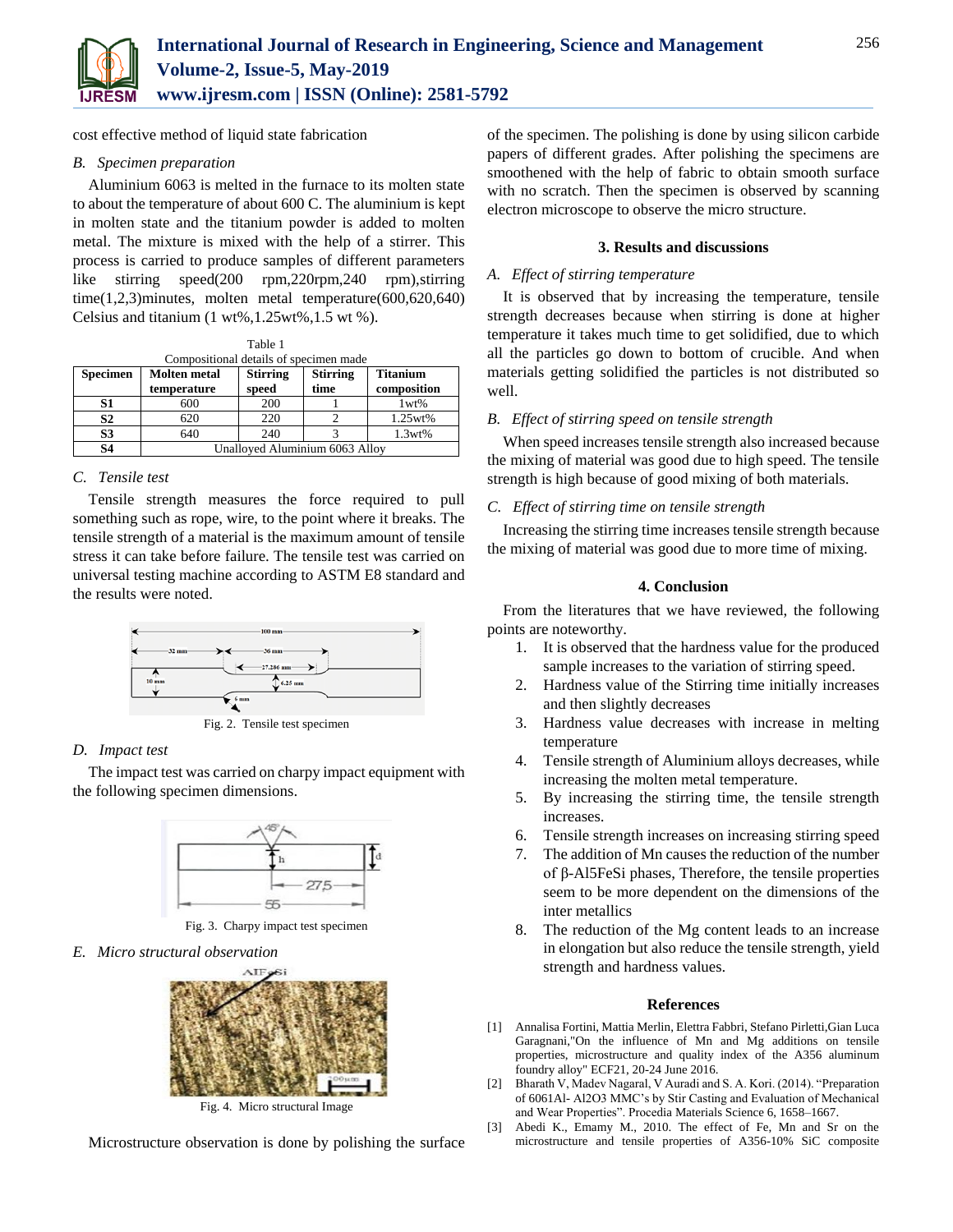

Materials Science & Engineering A 527, 3733–3740. Bäckerud S.L., Chai G., Tamminen J., 1990.

- [4] Q Hu, H Zhao, F Li, Microstructures and properties of SiC particles reinforced aluminum-matrix composites fabricated by vacuum-assisted high pressure die casting, Materials Science & Engineering A, 2016
- [5] Shriyash S. Shinde, S. G. Kulkarni and S. S. Kulkarni (May 2015). "Manufacturing of Aluninium Matrix Composite by using Stir Casting Method". International Journal of Innovations in Engineering Research and Technology [IJIERT], Volume 2, Issue 5.
- [6] Shubham Mathur, Alok Barnawal. (December 2013). "Effect of Process Parameter of Stir Casting on Metal Matrix Composites". International Journal of Science and Research, Volume 2, Issue 12.
- [7] S. Mathur and A. Barnawal, "Effect of Process Parameter of Stir Casting on Metal Matrix Composites", International Journal of Science and Research (IJSR), vol. 2(12), pp. 395-398, 2013.
- [8] Kumar, R. S., Alexis, J., & Thangarasu, V. S. (2017). Optimization of high speed CNC end milling process of BSL 168 Aluminium composite for aeronautical applications. Transactions of the Canadian Society for Mechanical Engineering, 41(4), 609-625
- [9] Kumar, S. R., Alexis, J. S., & Thangarasu, V. S. (2017). Experimental Investigation of Influential Parameters in High Speed Machining of AMS 4205. Asian Journal of Research in Social Sciences and Humanities, 7(2), 508-523.
- [10] Ganesh Kumar, S., Thirunavukkarasu, V., Sureshkumar, R., Venkatesh, S., & Ramakrishnan, T. Investigation of wear behaviour of silicon carbide tool inserts and titanium nitride coated tool inserts in machining of en8 steel.
- [11] Kumar, S., Alexis, J., & Thangarasu, V. S. (2016). Prediction of machining parameters for A91060 in end milling. Advances in Natural and Applied Sciences, 10(6 SE), 157-164
- [12] Kumar, R. S., Thangarasu, V. S., & Alexis, S. J. (2016). Adaptive control systems in CNC machining processes--a review. Advances in Natural and Applied Sciences, 10(6 SE), 120-130.
- [13] Kumar, s., alexis, j., & dhanabalakrishnank.p (2015). Application of ga & ann for the optimization of cutting parameters for end milling operation- a comparison. International journal of applied engineering research, 10(20), 18092-18107.
- [14] Ramakrishnan, T., & Pavayee Subramani, S. (2018). Investigation of Physico-Mechanical and Moisture Absorption Characteristics of Raw and Alkali Treated New Agave Angustifolia Marginata (AAM) Fiber. Materials Science, 24(1), 53-58. [SCI & Scopus IF: 0.593]
- [15] Ramakrishnan, T., & Sampath, P. S. (2017). Dry Sliding Wear Characteristics of New Short Agave Angustifolia Marginata (AAM) Fiber-Reinforced Polymer Matrix Composite Material. Journal of Biobased Materials and Bioenergy, 11(5), 391-399. [Scopus & SCI, IF: 2.993]
- [16] Jeyakumar, R., Sampath, P. S., Ramamoorthi, R., & Ramakrishnan, T. (2017). Structural, morphological and mechanical behaviour of glass fibre reinforced epoxy nanoclay composites. The International Journal of Advanced Manufacturing Technology, 93(1-4), 527-535. [Scopus & SCI, IF: 2.663]
- [17] Ramakrishnan, T., & Sampath, P. S. (2017). Experimental investigation of mechanical properties of untreated new Agave Angustifolia Marginata fiber reinforced epoxy polymer matrix composite material. Journal of Advances in Chemistry, 13(4), 6120-6126. [Scopus & IF: 1.131]
- [18] Ramamoorthi, R., Jeyakumar.R, & Ramakrishnan,T. (2017). Effect of Nanoparticles on the Improvement of Mechanical Properties of Epoxy Based Fiber – Reinforced Composites - A Review. International Journal for Science and Advance Research in Technology, 3(11), 1251- 1256.
- [19] Ramakrishnan, T., Sampath, P. S., & Ramamoorthi, R. (2016). Investigation of Mechanical Properties and Morphological Study of the Alkali Treated Agave Angustifolia Marginata Fiber Reinforced Epoxy Polymer Composites. Asian Journal of Research in Social Sciences and Humanities, 6(9), 461-472.
- [20] Ramakrishnan, T & Sampath, P.S. (2016). Thermogravimetric Analysis (TGA) and the Effect of Moisture Absorption on the Mechanical Properties of New Agave Angustifolia Marginata 3 Fiber (AAMF) Reinforced Epoxy Polymer Composite Material, International Journal of Printing, Packaging & Allied Sciences, 4(5), 3245-3256. [Global IF: 0.12]
- [21] Ramakrishnan, T., Sathish, K., Sampath, P. S., & Anandkumar, S. (2016). Experimental investigation and optimization of surface roughness of AISI

52100 alloy steel material by using Taguchi method. Advances in Natural and Applied Sciences, 10(6 SE), 130-138.

- [22] Sathish, K., Ramakrishnan, T., & Sathishkumar, S. (2016). Optimization of turning parameters to improve surface finish of 16 Mn Cr 5 material. Advances in Natural and Applied Sciences, 10(6 SE), 151-157.
- [23] S. Karthik Raja S.Balasubramani, S.Venkatesh, T.Ramakrishnan (2015). Effect Of Cryogenic Tempering On Steel,International Journal of Mechanical and Civil Engineering, 2 (6), 98-113.
- [24] Venkatesh, S., &Sakthivel, M. (2017). 'Numerical Investigation and Optimization for Performance Analysis in Venturi Inlet Cyclone Separator', Desalination and Water treatment, Vol. 90, No. 9, pp. 168-179. [Desalination publication, Impact Factor: 1.631, Scopus].
- [25] Venkatesh, S., Sakthivel, M., Sudhagar, S.,&Ajith Arul Daniel, S.(2018). 'Modification of the cyclone separator geometry for improving the performance using Taguchi and CFD approach', Particulate Science and Technology, Doi:10.1080/02726351.2018.1458354. [Taylor & Francis publication, Impact Factor: 0.785, Scopus].
- [26] Venkatesh, S., Bruno Clement, I., Avinasilingam, M., &Arulkumar, E. (2017). "Design of Experiment Technique for Improving the Performance of Stirling Engine", International Research Journal of Engineering and Technology,Vol. 4, No. 5, pp. 62-65.
- [27] Venkatesh, S., Balasubramani, S., Venkatramanan, S., &Gokulraj, L. "Standardization of hpx spool for lead time reduction of string test", Journal of Mechanical and Civil Engineering,Vol. 2, No. 6, pp. 62-79.
- [28] Kousalya Devi, S., Venkatesh, S., &Chandrasekaran. P. (2015). "Performance Improvement of Venturi Wet Scrubber,"Journal of Mechanical and Civil Engineering, Vol. 2, No. 4, pp. 1-9.
- [29] Arunkumar, P., Dhachinamoorthi, P., Saravanakumar, K., &Venkatesh, S. (2014)."Analysis and Investigation of Centrifugal Pump Impellers Using CFD," Engineering Science and Technology: An International Journal, Vol. 4, No. 4, pp. 112-117.
- [30] Dhanabalakrishnan,K.P., Abuthakir, J., Subramanian, R., Venkatesh, S. (2015)."Evaluation of Tensile Properties of Particulate Reinforced Al-Metal Matrix Composites," Engineering Science and Technology: An International Journal, Vol. 5, No. 1, pp. 173-175.
- [31] F. Justin Dhiraviam, V.Naveenprabhu, M.Santhosh," Study the Effects of Solar Assisted Vapour Compression Air Conditioning System for Winter Applications", International Journal for Scientific Research & Development|, Vol 4(11),(2017), pp. 505-508
- [32] V. NaveenPrabhu, K. SaravanaKumar, T. Suresh and M. Suresh," Experimental investigation on tube-in-tube heat exchanger using nanofluids", Advances in Natural and Applied Sciences, , Vol 10(7),(2016), pp. 272-278
- [33] V Naveenprabhu, D Mugeshkumaar, KB Pravin, V Ranjith, S Sanjay Arthanari Swamy," A Review of Evaporative Cooling of Finned and Non-Finned Heat Exchanger on Condenser", International Journal for Scientific Research & Development, Vol 6(2),(2018), pp. 459-461.
- [34] V.Naveenprabhu ,F.JustinDhiraviam, A.Vimal, K.Kumarrathinam," Design Of Common Header Line For Reduction Of Process Time In Pump Testing", International Research Journal of Engineering and Technology, Vol 4(1),(2017), pp. 969-975.
- [35] B.Santhosh Kumar, et.al," Effect of Load on Joint Efficiency and Hardness in Friction Stir Welding of AA6061 & AA6063 Aluminium Alloys.", International Journal for Scientific Research & Development|, Vol 6(2),(2018), pp. 2669-2771.
- [36] Ganesh Kumar, S & Thirunavukkarasu, V 2016, Investigation of Tool Wear and Optimization of Process Parameters in Turning of EN8 and EN 36 Steels, Asian Journal of Research In Social Sciences And Humanities. vol. 6, no.11, pp. 237 - 243, Impact Factor: 0.315.
- [37] Kumar, S. D., Kumar, S. S., & Kumar, K. A. (2018). Investigation of Forced Frequency in a Commercial Vehicle Suspension System. Mechanics and Mechanical Engineering, 22(4), 967-974
- [38] Balasubramani, S., & Balaji, N. (2016). Investigations of vision inspection method for surface defects in image processing techniques-a review. Advances in Natural and Applied Sciences, 10(6 SE), 115-120.
- [39] Balasubramani, S., Dhanabalakrishnan K.P.,Balaji, N. (2015) Optimization of Machining parameters in Aluminium HMMC using Response Surface Methodology. International journal of applied engineering research, 10(20), 19736-19739.
- [40] Subramaniam, B., Natarajan, B., Kaliyaperumal, B., & Chelladurai, S. J. S. (2018). Investigation on mechanical properties of aluminium 7075-